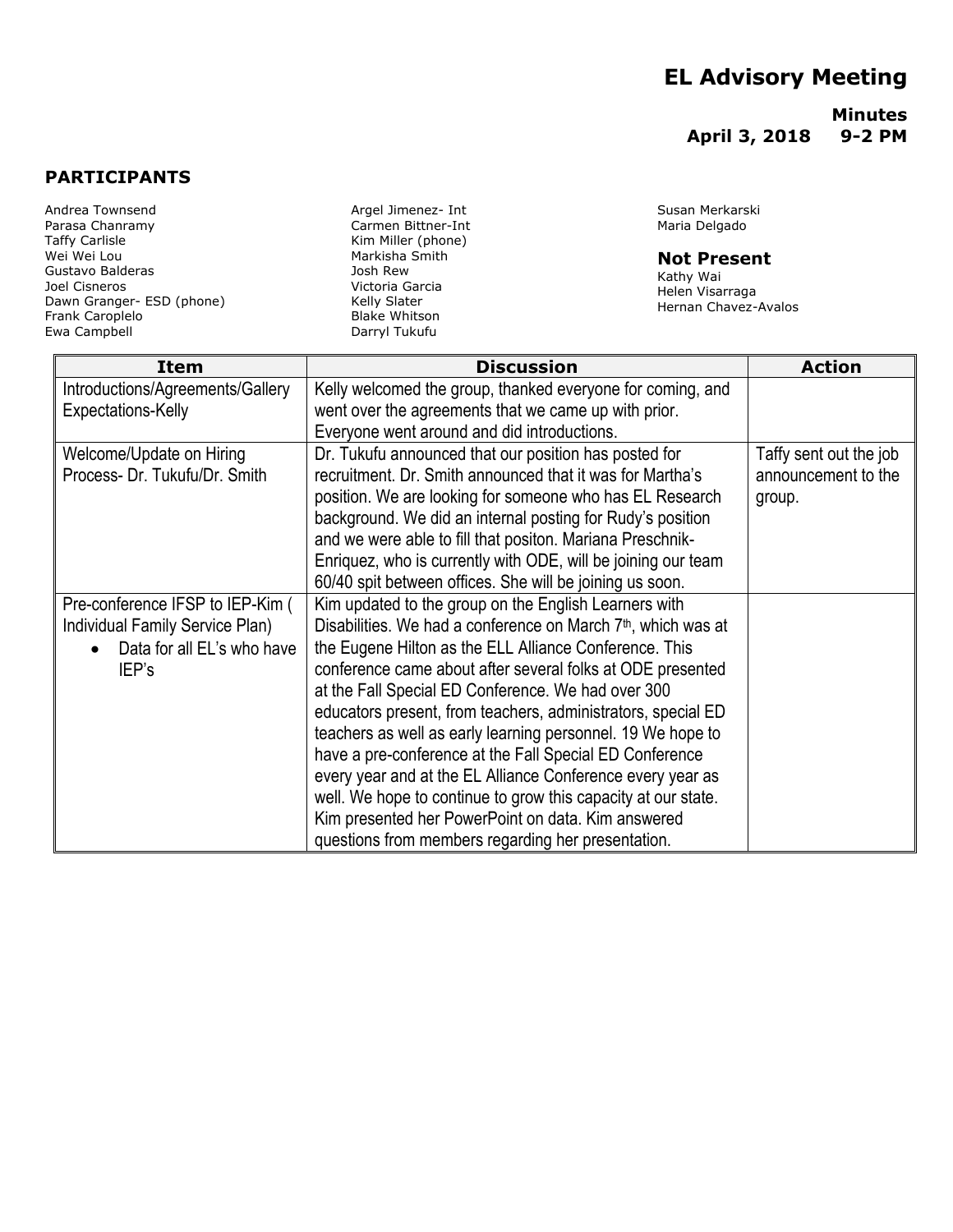|                                                                | <b>Discussion</b>                                                                                                                                                                                                                                                                                                                                                                                                                                                                                                                                                                                                                                                                                                                                                                                                                                                                                                                                                                                               | <b>Action</b> |
|----------------------------------------------------------------|-----------------------------------------------------------------------------------------------------------------------------------------------------------------------------------------------------------------------------------------------------------------------------------------------------------------------------------------------------------------------------------------------------------------------------------------------------------------------------------------------------------------------------------------------------------------------------------------------------------------------------------------------------------------------------------------------------------------------------------------------------------------------------------------------------------------------------------------------------------------------------------------------------------------------------------------------------------------------------------------------------------------|---------------|
| Monitoring districts-Kim<br>On site or just desk<br>monitoring | Would like feedback from group on this next topic. Also<br>wanted to let everyone know that no formal decision on this<br>from the state. Wants to know from group, what works,<br>what does not work. This presentation will be on how we<br>monitor districts and looking at the federal side of this. Keep<br>in mind that when we do this the 3499 team, is also a part of<br>everything that we do. About 90% of English Learners in<br>Oregon, under Title III federal law are also under state law.                                                                                                                                                                                                                                                                                                                                                                                                                                                                                                      |               |
|                                                                | Kim gave a brief rundown on what the process was before for<br>monitoring. Prior to 2012-2013, ODE did on site monitoring for<br>Title III, and in 2012-2013, we went to desk monitoring. After<br>desk, monitoring then we moved to technical visits with the<br>school districts. Any districts at the time under Title III, we<br>required for any districts at that time under Title III<br>improvement and any school that was a focus and priority<br>school. We have also done a very specific on site if there was<br>an area of concern.                                                                                                                                                                                                                                                                                                                                                                                                                                                               |               |
|                                                                | Kim went over some of the thigs that changed in federal law in<br>Title III. They are below.<br>Big changes in ESSA from change Limited English<br>Proficiency to English Learner<br>Changed Title I from Scientifically Researched base<br>$\bullet$<br>to Effective or Evidence based. For Title I, it is<br>Evidence Based and For Title III, it is effective. This<br>means we have to determined, how we are going to<br>measure effectiveness of all of our programs.<br>Under NTLB under English Language Efficiency<br>$\bullet$<br>Standards were required under Title III, now they are<br>under Title I.<br>The requirement for our standards to correspond with<br>common core or contend standard is still present and<br>now under Title I.<br>This could change who is monitoring for federal standards for<br>federal monitoring. When US Dept. of Education comes out,<br>they are looking at Title I to be able to answer the ELP<br>Standards. They will also be seeing if they are aligned. |               |
|                                                                | Kim, asked the group for thoughts on how to change Title III<br>monitoring? Keep in mind that desk monitoring is strictly<br>pencil.<br>Wei Wei asked- what is Title I unit planning to do with Title I<br>monitoring?<br>Kim responded that they will continue monitoring has they<br>have been doing. They will continue doing a desk monitor and<br>then followed by an onsite visit, based on the outcomes of the<br>desk monitoring.                                                                                                                                                                                                                                                                                                                                                                                                                                                                                                                                                                       |               |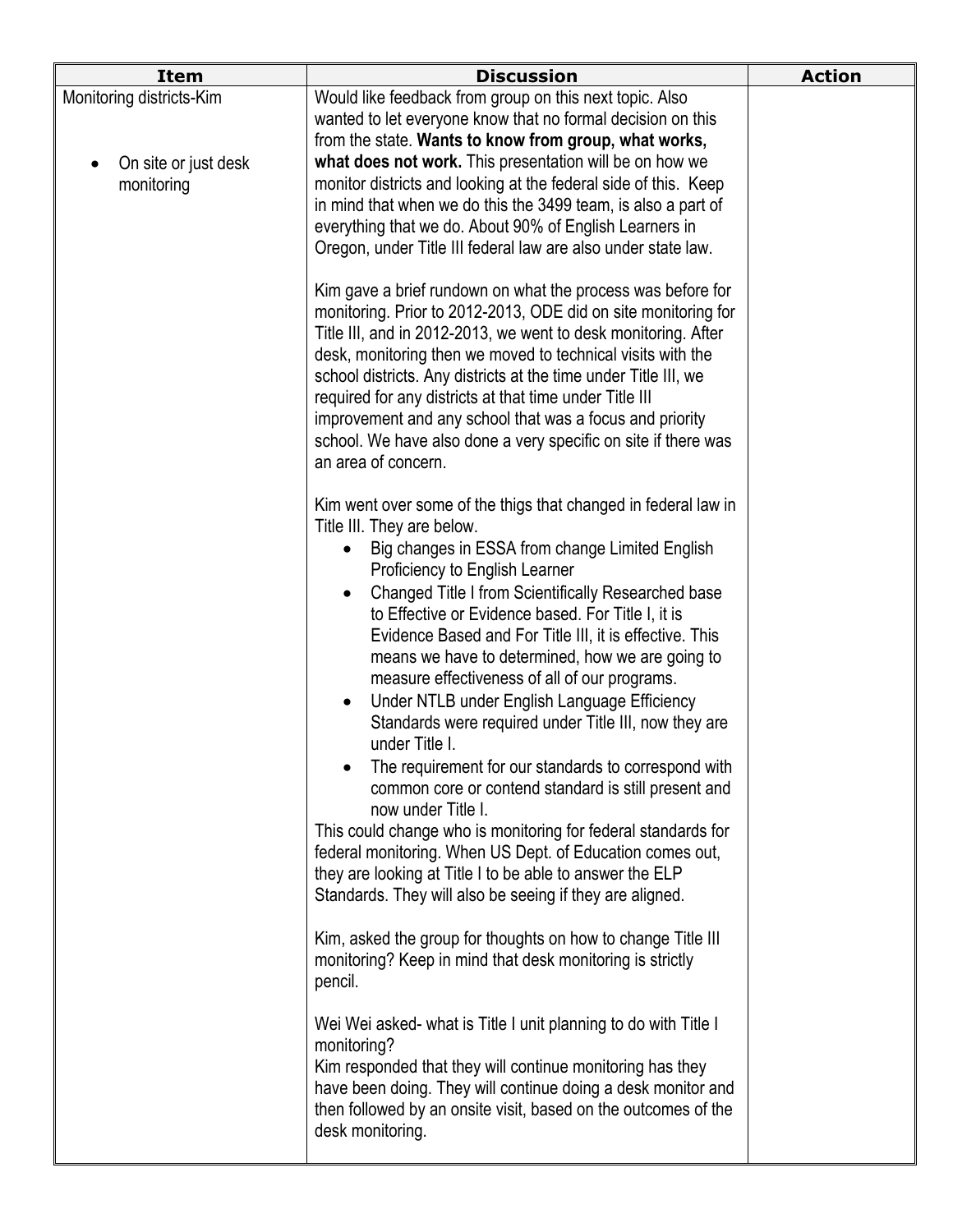| <b>Item</b>                                        | <b>Discussion</b>                                                                                                                                                                                                                                                                                                                                                                                                                                                                                                                                                                                                                                                                                                                                                                                                                                                                               | <b>Action</b> |
|----------------------------------------------------|-------------------------------------------------------------------------------------------------------------------------------------------------------------------------------------------------------------------------------------------------------------------------------------------------------------------------------------------------------------------------------------------------------------------------------------------------------------------------------------------------------------------------------------------------------------------------------------------------------------------------------------------------------------------------------------------------------------------------------------------------------------------------------------------------------------------------------------------------------------------------------------------------|---------------|
|                                                    | Jennifer Gilliand-asked if desk monitoring gave us here at the<br>department enough information on what is happening at the<br>district without doing an onsite monitor? Kim, said, yes, and<br>no. Yes, it does provide information to us, and no, due to<br>complaints on access to programs and instruction to English<br>Learners. On paper, it appears that students have access to<br>everything, but then we get phone calls from parents,<br>community partners that it might not be the case.<br>Kim would love to continue to get feedback on this. Who is                                                                                                                                                                                                                                                                                                                            |               |
|                                                    | best capable, what should we do? Wei Wei asked how to<br>provide this feedback to her. Kim suggested that it be sent to<br>Taffy.<br>Frank Carapelo-having been through both/desk/onsite, he                                                                                                                                                                                                                                                                                                                                                                                                                                                                                                                                                                                                                                                                                                    |               |
|                                                    | found it to be very useful and valuable. Everyone agreed that<br>the monitoring is needed and good.                                                                                                                                                                                                                                                                                                                                                                                                                                                                                                                                                                                                                                                                                                                                                                                             |               |
| El Strategic Plan Draft for<br>consideration-Taffy | Taffy went over her PowerPoint and talked about the EI<br>Strategic Plan, and referenced who was on the group for the<br>plan. This has been a work in progress for the last 2 years.<br>The document was made available to members at the<br>meeting. The hope with creating this plan is that it could serve<br>as a tool the districts could use as resources for districts. They<br>could use it for asking questions on how they are doing and<br>for parents. We are presenting this at various stakeholder<br>groups for feedback. Taffy asked members to review and see<br>which one we should move forward with or should we combine<br>them? Members reviewed the document. Does it carries the<br>data we want it to carry? It is straight from the 1564 report. We<br>have counts, percentage of what grade, percentage of when<br>the exit as well as languages spoken in schools. |               |
|                                                    | Can we get summary information on the weighted<br>$1_{\cdot}$<br>information on the .5 funding? Can we could get<br>statewide perspective.<br>Taffy said this report is not connected with 3499, It is<br>separate, but we could talk about the state weighted funding<br>and how much districts are spending.<br>2. Gustavo also asked if we could include what the<br>average is for the states? For example what is the                                                                                                                                                                                                                                                                                                                                                                                                                                                                      |               |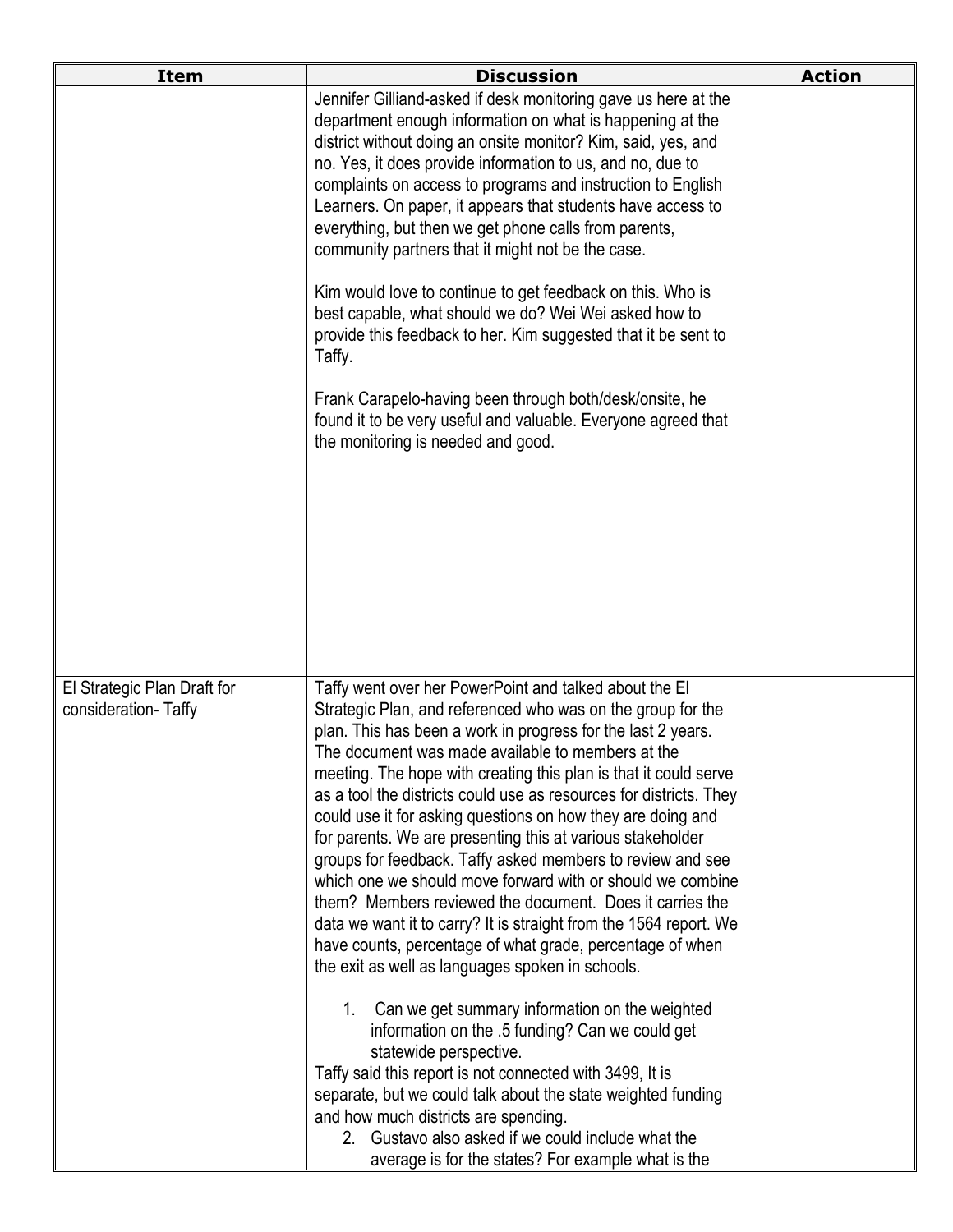| <b>Item</b>                              | <b>Discussion</b>                                                                                                                             | <b>Action</b> |
|------------------------------------------|-----------------------------------------------------------------------------------------------------------------------------------------------|---------------|
|                                          | state wide average of El Status for comparable points.                                                                                        |               |
|                                          | In addition, what is the dropout rate?<br>Taffy clarified that he is asking for statewide average for all the                                 |               |
|                                          | data points.                                                                                                                                  |               |
|                                          | 3. Taffy asked is there any other data points you would                                                                                       |               |
|                                          | like included, especially the indicators we want to                                                                                           |               |
|                                          | know about, especially with what Josh talked about.                                                                                           |               |
|                                          | Parasa asked for growth data to be included. Taffy stated it's                                                                                |               |
|                                          | on page 5. Parasa would like to see in size off all of what was<br>in the data. In addition, to get a sense of how many students              |               |
|                                          | fall in that category? So, she'd like to see the number of                                                                                    |               |
|                                          | grades,<br>Wei Wei asked for Strategic Plan timeline, what is the<br>4.                                                                       |               |
|                                          | monitoring assets of implementation?                                                                                                          |               |
|                                          | Taffy stated that the implementation part is that we are waiting                                                                              |               |
|                                          | for direction from districts. Right now, there is no monitory                                                                                 |               |
|                                          | consequences since there is no money assigned to it. At this                                                                                  |               |
|                                          | point we have not come up with how to hold districts<br>accountable for using it, when it doesn't have the                                    |               |
|                                          | accountability of any funding.                                                                                                                |               |
|                                          |                                                                                                                                               |               |
|                                          | Taffy asked Josh how we could demonstrate how our EL                                                                                          |               |
|                                          | Students are making progress toward that goal of 40/40/40.<br>Josh stated that he would check with Brian Reeder, see about                    |               |
|                                          | reaching out to other agencies, and collect this information.                                                                                 |               |
|                                          | Blake also spoke about this.                                                                                                                  |               |
|                                          |                                                                                                                                               |               |
|                                          | Taffy asked for feedback prior to April 17 <sup>th</sup> as it would be very<br>helpful as our next EL Strategic Plan meeting is. As of right |               |
|                                          | now, we have 2 more meetings. I would like to share this with                                                                                 |               |
|                                          | districts soon.                                                                                                                               |               |
| 11:00 Working Lunch                      | Dan and Holly presented on the Assessment Updates.                                                                                            |               |
| Question to Consider:<br>EL Report-Blake | Gave update, we are required to have it posted in the end in                                                                                  |               |
|                                          | June. We are about 2 weeks ahead, so that good. Only a few                                                                                    |               |
|                                          | things have changed. The graphs have changed, so the state                                                                                    |               |
|                                          | averages are clearer. Another change is around assessment                                                                                     |               |
|                                          | data for achievement on both English Language Arts and<br>Mathematics assessment. In addition, we will have a                                 |               |
|                                          | breakdown showing the percentage of Els that are meeting                                                                                      |               |
|                                          | achievement standards.                                                                                                                        |               |
|                                          | Putting tables back in the report like prior is not doable at this                                                                            |               |
|                                          | time due to web accessibility at this time. We will have an                                                                                   |               |
|                                          | excel sheet. Parasa asked if we can put a hyperlink to the<br>excel sheet, where they can download the report? Blake                          |               |
|                                          | answered; we can put it in the section breaks, here is the link                                                                               |               |
|                                          | for the excel file. The excel documents is linked in the about                                                                                |               |
|                                          | section of the report. The Spanish translation version will be                                                                                |               |
|                                          | ready soon and be posted.                                                                                                                     |               |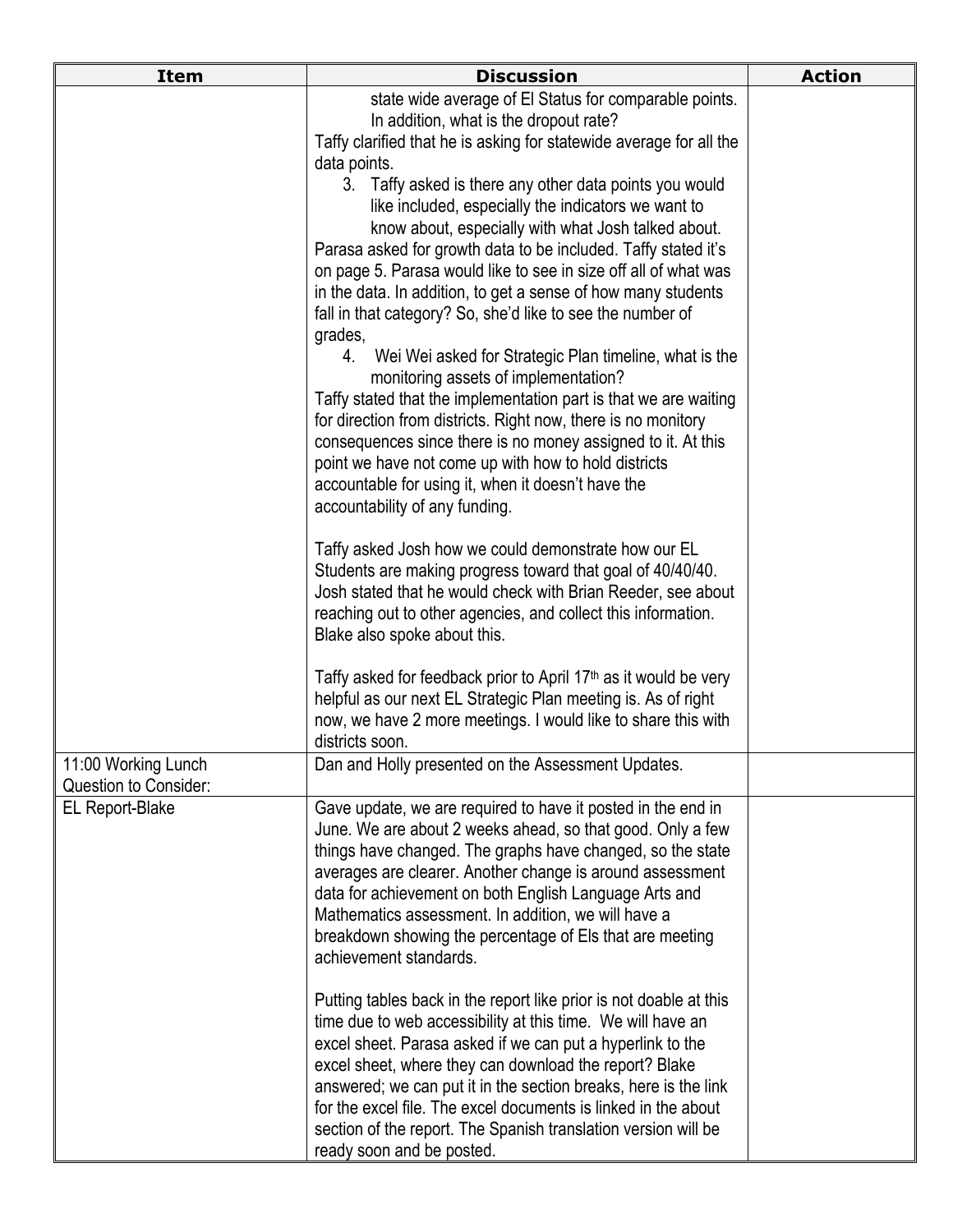| <b>Item</b>                                                                                                                                                                                                                                                 | <b>Discussion</b>                                                                                                                                                                                                                                                                                                                                                                                                                                                                                                                                                                                                                                                                                                                                                                                                 | <b>Action</b>                                         |
|-------------------------------------------------------------------------------------------------------------------------------------------------------------------------------------------------------------------------------------------------------------|-------------------------------------------------------------------------------------------------------------------------------------------------------------------------------------------------------------------------------------------------------------------------------------------------------------------------------------------------------------------------------------------------------------------------------------------------------------------------------------------------------------------------------------------------------------------------------------------------------------------------------------------------------------------------------------------------------------------------------------------------------------------------------------------------------------------|-------------------------------------------------------|
|                                                                                                                                                                                                                                                             | We are working with our communications team to send to<br>districts. We are looking on getting a list of the title 111<br>coordinators and sending it out to an extended embargo list.<br>We are hoping to get more feedback on it that way.                                                                                                                                                                                                                                                                                                                                                                                                                                                                                                                                                                      |                                                       |
|                                                                                                                                                                                                                                                             | We Wei asked if we could list data a side by side. Blake said<br>no, not with the way its set up right now. A timeline Prior to the<br>report going out, there is an internal review, then<br>communications, equity team; they offer feedback and then a<br>final version with posting in June.                                                                                                                                                                                                                                                                                                                                                                                                                                                                                                                  |                                                       |
| Assessment Updates-Holly/Dan<br>Limited language of<br>$\bullet$<br>origin options to take<br>Collecting feedback<br>$\bullet$<br>ACT?SAT may replace<br><b>SBAC</b><br>Concerns about<br>racial/low SES bias<br>Centralized scoring for<br>ELPA21 screener | Dan provided the High School Assessment Option, handouts<br>for members so they can follow along with his presentation.<br>Also, provided a feedback form for member input. Presented<br>his PowerPoint, refer to that for more information. At end of<br>presentation, he is asking for feedback on impact on<br>historically underserved students in Oregon.<br>Asked for feedback on the following questions. What other<br>concerns do you see that could be recorded on the feedback<br>form? These are the actual questions that are on the form<br>1.<br>Impact on historically underserved students in<br>Oregon.<br>2.<br>Do you have concerns on students who are emerging<br>bilinguals?<br>3. Accessibility for Students with IEPs/504s<br>Implications for meeting Essential Skills graduation<br>4. |                                                       |
|                                                                                                                                                                                                                                                             | requirements<br>5.<br>High School assessment options available<br>Ewa asked if we are looking at one assessment or the<br>possibility of multiple assessments. Dan, stated that the ask<br>here is if we wanted to use SAT/ACT for accountability? Frank<br>asked if there was any national consortia or universities that<br>currently accept SBAC in luo of SAT/ACT in any states<br>systems that have gone to that model? Dan responded that<br>around 230 universities accept it. Asked for input on the form<br>he passed out, feel free to fill It out now or on line if you would<br>prefer.                                                                                                                                                                                                               | Dan will also send the<br>form out<br>electronically. |
| Accountability for/of ELs-Josh<br>Rew- Josh went early at 10:50<br>AM.                                                                                                                                                                                      | Josh presented his PowerPoint and talked about English<br>Learner Accountability under ESSA and the changes under<br>this. ESSA was signed into law on December 10, 2015. Some<br>things we will see in the fall is: No overall Summative rating for<br>a school. Instead, we will identify schools using a profile of<br>accountability indicators. Went over Accountability Indicators,<br>Reporting Indicators, School Identification. Parasa asked how<br>much overlap between schools that have been identified as<br>comprehensive and targeted? Is there a way with our targeted<br>and transformation districts? Josh stated that we would have<br>to look at that. He has seen preliminary versions and overlap.                                                                                         |                                                       |